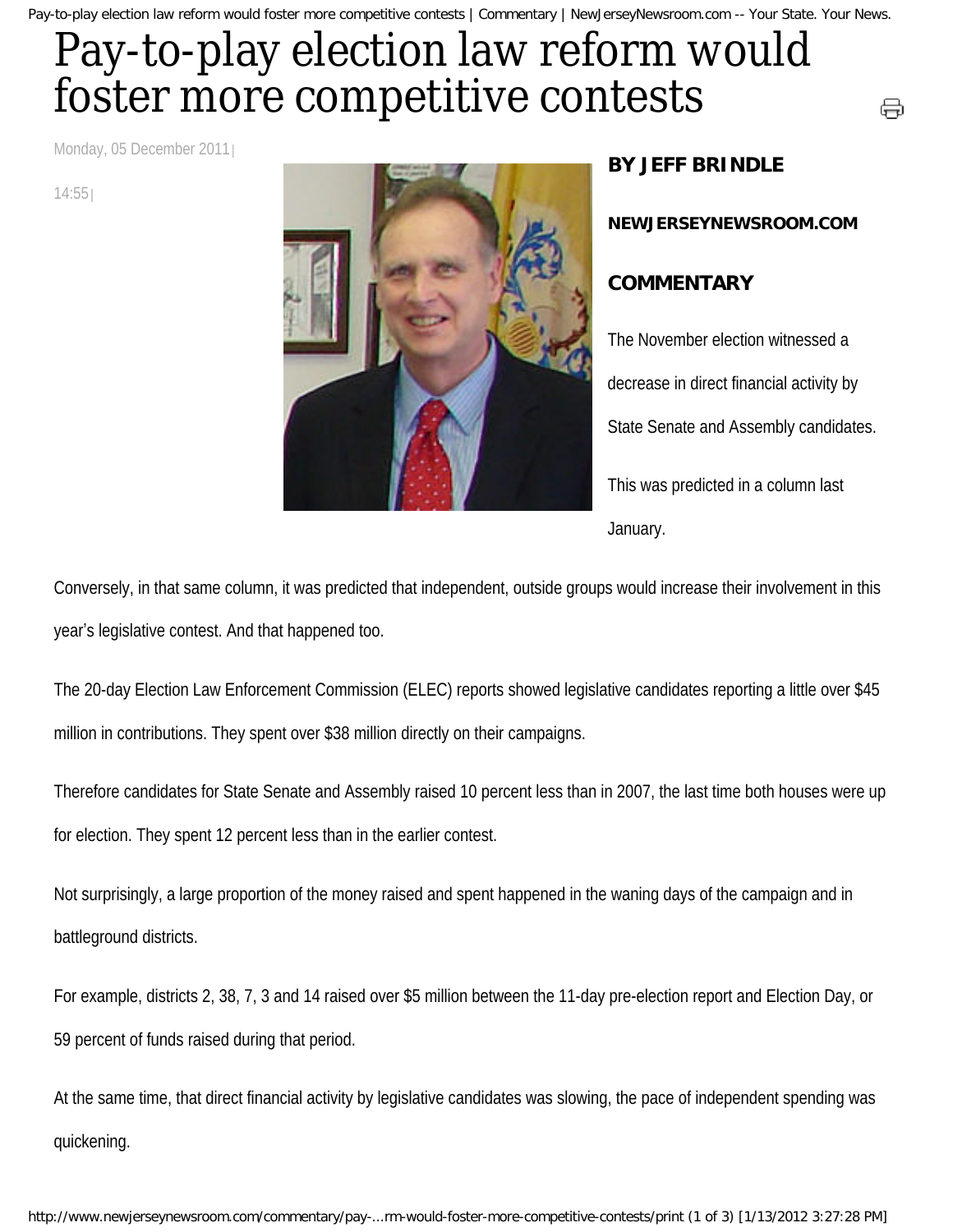Based on independent expenditure reports filed with ELEC, newspaper reports, or reports published by the groups themselves, it is estimated that about \$800,000 was spent on New Jersey's legislative campaigns by outside groups.

Groups from which information was gleaned include Better Education for NJ Kids Inc., Republican State Leadership Committee; American's Family First, NJ Family First and Environment NJ.

Two other groups, StrongNew Jersey and American's for Prosperity, participated in some form though no financial information is available.

In Virginia, for example, Americans for Prosperity reported spending \$300,000 on the State's legislative elections.

The spending figure of \$800,000 mentioned above is most certainly low. It is based on sketchy information. In all probability, as evidenced by spending reported in other states, independent expenditures in New Jersey exceeded \$1 million.

Most of the groups that spend independently with little or no disclosure are 527's and 501(c)'s; their spending will continue to climb as years go by. Certainly, we can expect significant involvement by outside groups two years from now when the State holds an election for governor.

The decline in direct spending by candidates and the increasing amounts spent by independent groups cries out for reform.

Lower financial activity by legislative candidates can in part be pegged to the bad economy. But more importantly the pay-toplay law has had a more direct influence over the downward trend.

Since pay-to-play went into effect in 2006, not only has financial activity by legislative candidates been on a downward spiral, but also spending at all levels of government (including parties) has been down as well.

Two years ago, in January 2010, the Election Law Enforcement Commission recommended reforms to a very confusing payto-play law. These reforms include simplifying the law to require one State law to apply across the board, an end to the fair and open loophole, greater disclosure by requiring any vendor receiving a public contract of \$17,500 to report contributions, and a modest increase in the contribution limit applying to contractors.

Because the Commission recognizes the expensive nature of campaigns in a State influenced by the New York and